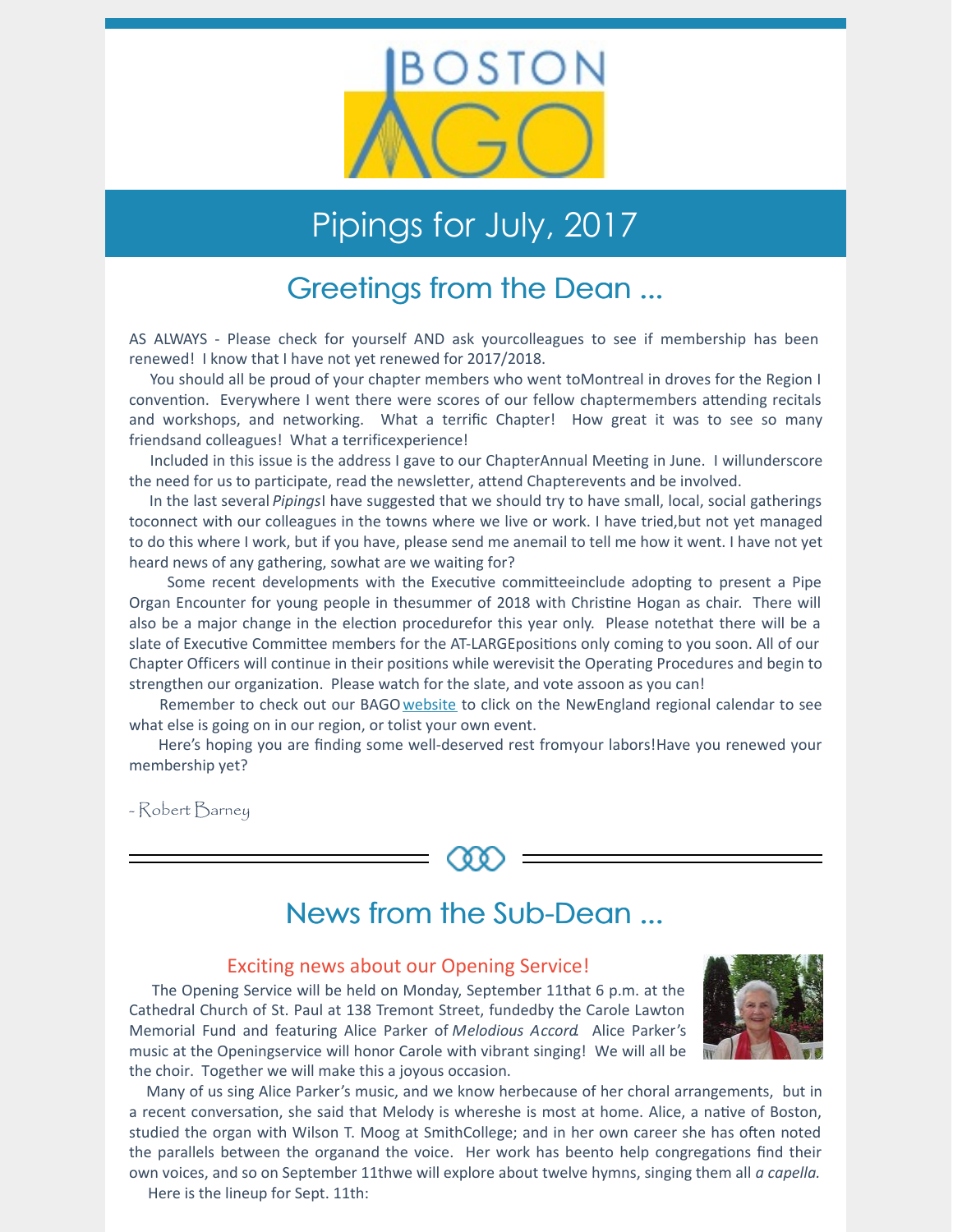5 – 5:45 pm Open console ((Andover organ, 2 manuals, 24stops) Pianists, this is especially for you! An organ technician will be onhand to answer any questions you may have.

5:45 pm Prelude played by Louise Mundinger, Interim MusicDirector at the Cathedral Church of St. Paul

**6 pm Alice Parkerwith Chaplain Carl Daw and Acting Dean of the Cathedral Nancy Gossling**

7 pm Installation of Officers

7:15 Reception

*Looking ahead*: Our first sponsored recital will be at First Lutheran Church on October1st at 3 pm. BernhardKlapprott of Weimar/Germany will play a fascinating concert of music by JS andCPE Bach, Buxtehude, Pachelbel and Kellner.

**DEADLINE EXTENDED** You may still advertise in the Program Book. The Deadline is now August 11th. The advertising contract is [here](http://www.bostonago.org/wp-content/uploads/2017/07/AdvertisingContract.pdf). Support your chapter! Your ad will be seen all year at each Chapter event.

- Louise Mundinger



## Dean's message for The Annual Report June 5, 2017 - St.John's Seminary, Brighton, MA

Welcome to the Annual Meeting of the Boston Chapter of theAmerican Guild of Organists. As aBoston Chapter member for 37 years, and a Guild member for over 40, I have beenawed by the examples of many of the giants in our field, and especially by theinspiration and leadership of the professionals and past Deans of this Chapter. It is an honor and privilege, if notsomewhat intimidating to serve as



your Dean. My primary task is to call and run the Executive CommitteeMeetings and to oversee the Chapter business.

The Executive Committee met five times: October, November,January, April and May. Our February meeting was snowed out. John Robinson hasresigned his term on the Executive Committee so we have his remaining 2-yearterm to fill. A sub-group has been working on updating our operatingprocedures. There has been much Executive Committee discussion about thebudget, as it is with all organizations. We struggle with how much money tospend on chapter programs when so few attend, and yet, if we don't spend moneywill even fewer people come? I,and our Treasurer, Daryl Bichel (running for a second term, thankfully) arecommitted to staying within our budget as much as possible, and keeping ourfinances in order.

I take the role of Dean very seriously and I usually try tobe positive and put a good spin on things, but preparing this report has been apersonal struggle. I have been tremendously excited by Louise Mundinger'senthusiasm for the Chapter and her commitment to programs. I had high hopescoming in as your Dean for inspiring, organizing, and accomplishing somedesperately needed changes. Instead I have found myself fighting the hopelessfeeling of people not doing what they said they would, or not even willing tooffer to do it, and also a bit mired in the FTC ruling issues. I am disappointed by poor attendance atmeetings and chapter events, and several stalled or ineffective projects. Iadmit that I am not the most organized of individuals, but I have, over theyears, learned how to work at imposing order amid chaos. Clearly, now, I needhelp. The chapter needs your help. Our nominating committee has had troublecoming up with a slate of officers for election this year. I have been so busychasing projects and dealing with crises that I haven't had the time or energyto chase down committee chairs to see what's going on in some of ourcommittees. We are a terrific chapter full of wonderful, talented people  $-$  the 2014 convention is proof of that. I also have to recognize that many of thepeople who do the chapter's work, have had health and other personal crises tojuggle around these tasks. I amproud to be your Dean. But we needto face some cold, hard facts. Burnout is rampant, participation is low,membership is shrinking and I fear that the FTC ruling on our professionaldealings will have a tremendous impact on our membership, once people realizethe full ramifications of it. You and our fellow chapter members can changethis, but we have to want a strong chapter. Participation and presence is key. I would like to emphasize the proposal of having small,regional gatherings by community or geographic area. This has been successful in the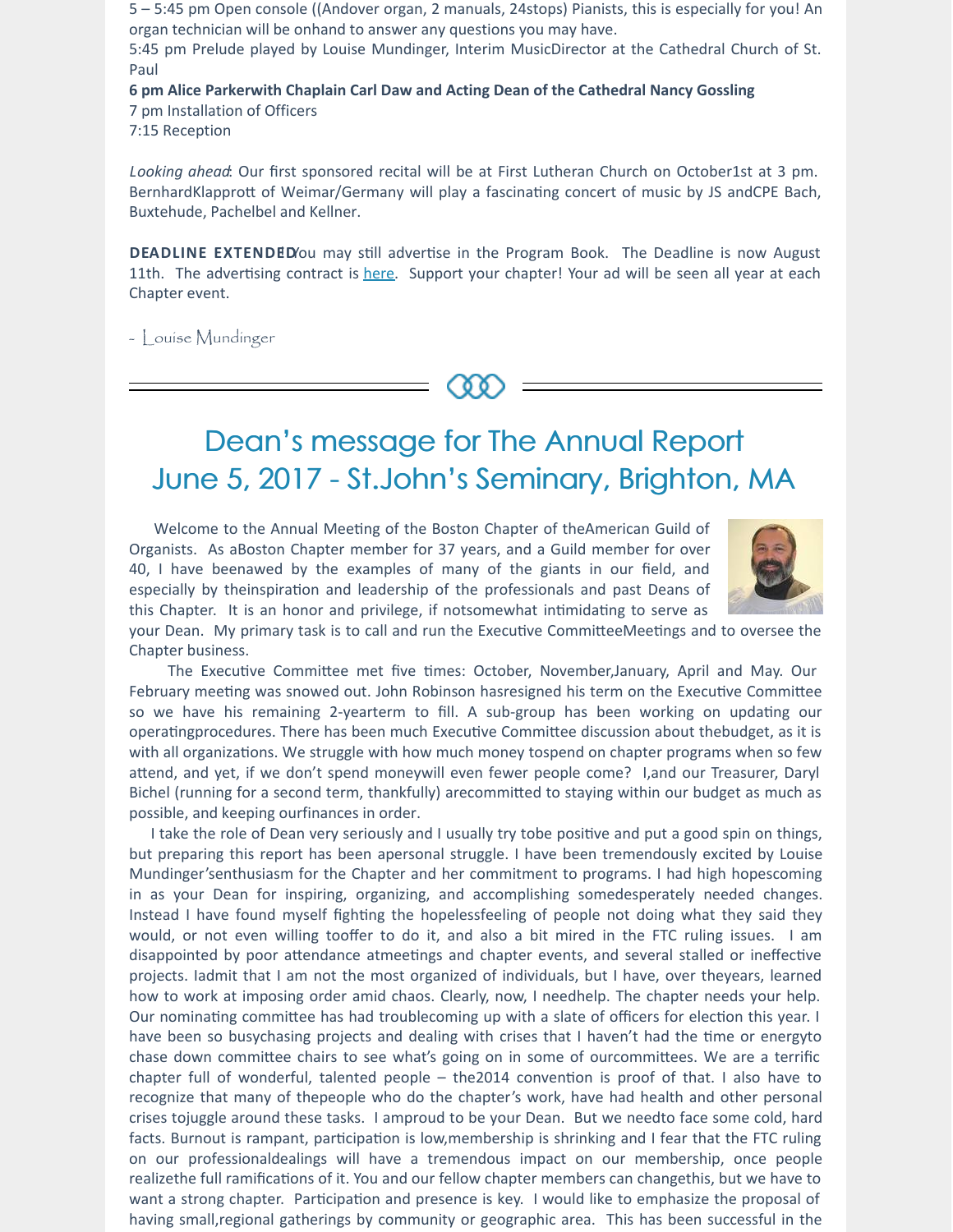past, and I think having asocial get-together time among colleagues is a great way to network. Take this opportunity over the summer. We are also going to work at including more social time for our chapter eventsnext year. Every time I have an interaction with other Guild members, I amreminded of why this is so important. My refrain is "Get involved, Participate!"

There are some incredibly bright spots in the Chapter. Thanks to Christine Hogan, our YoungOrganists Initiative awarded more scholarships this year than ever in itshistory. These young players willbe offering a performance at King's Chapel on Tuesday, June 27 at 12:15 PM.Also thanks to Christine, our chapter will be hosting another Pipe OrganEncounter in July 2018. The futureof the profession looks to me to be more positive than it looked in my youngerdays.

Another bright spot is the formation of a Communications Committeeand the upgrade of our monthly newsletter "Pipings", thanks to Clarie De Cusatiand Louise Mundinger. The shift toan "On-Line" Directory will replace the printed "Yearbook". One of the delaysgetting this out is at the national level. We have now decided to go on our own at the chapter level. You can access this directory at ourwebsite, with your member number as found on the cover of your TAO magazine.

Our Library continues to function under the leadership ofCarl Klein, administrator, and the Library Committee: Lois Regestein, BarbaraOwen, Joyce Painter Rice, and Harry Kelton. We could use some new blood on this committee so if theLibrary is your area of interest speak to Carl or one of the committeemembers. Many of you probablydon't even know much about this wonderful resource, so be sure to attend theChapter event there next year or arrange a visit!

SPAC is a wonderful program that awards grants to fundspecial projects, from the interest from monies earned by the 1976 and 1990 conventions. There are specific guidelines for grants, and there have been many exciting accomplishmentsbenefitting the organ funded all or in part by grants from SPAC. See the detailed report attached.

Our bi-annual Chapter Quimby Competition came at greatdétente managed by David Baker and the flexibility of the clergy, staff, andmember Andrew Sheranian at All Saint's, Ashmont. Nothing is ever simple but this seemed over the top – thankyou David!

Margaret Angelini has jumped in to take over and completethe Nominating committee work to provide a slate, albeit with only one name peroffice. Elections will be held inMid July – PLEASE watch for the next issue of Pipings for information.

Some of our standing committees continue to function thanksto a chair who has done the job for a long time – some willing to stay andothers unable to continue. Thereare several committees without chairs, and not operating currently.

> Communications - Claire DeCusati Competitions - DavidBaker Education and Exams - Douglas Major Finance - DarylBichel First Day - BryanAshley Hospitality - JeffreyMills Library - Carl Klein (default) Membership - LynnVermeer Organ Advisory - Vacant Placement - JanetHunt Professional Development - CharleneHigby Programs (Sub-Dean) - Louise Mundinger SPAC (Special Projects AdvisoryCommittee) - Martin Steinmetz Substitutes - JoshuaLawton Website/Constant Contact - DavidBaker Young Organists Initiative - ChristineHogan

A huge Thanks to all who have served, all whocontinue to serve, and all who have agreed to serve our Chapter. If you are interested in leadershipspeak to me. Now we just need toget folks to come to chapter events! Evenwith the above-mentioned issues our Chapter continues, and does include memberswho are doing incredibly exciting A huge Thanks to all who have served, all whocontinue to serve, and all who have agreed to serve our Chapter. If you are interested in leadershipspeak to me. Now we just need toget folks to come to chapter things at wonderful venues. There are many regular programs in ourarea such as the Methuen Memorial Music Hall Concert series, the longestrunning and largest in the country. Right in Boston we have the Old West OrganSociety, Trinity Church Copley Square, First Lutheran, and King's Chapel, justto name a few. This is a veryexciting place to be working our craft, and the area is full of inspiringofferings. I have, and continue tobe proud to rub shoulders with my colleagues, and serve, for a brief time asyour leader.